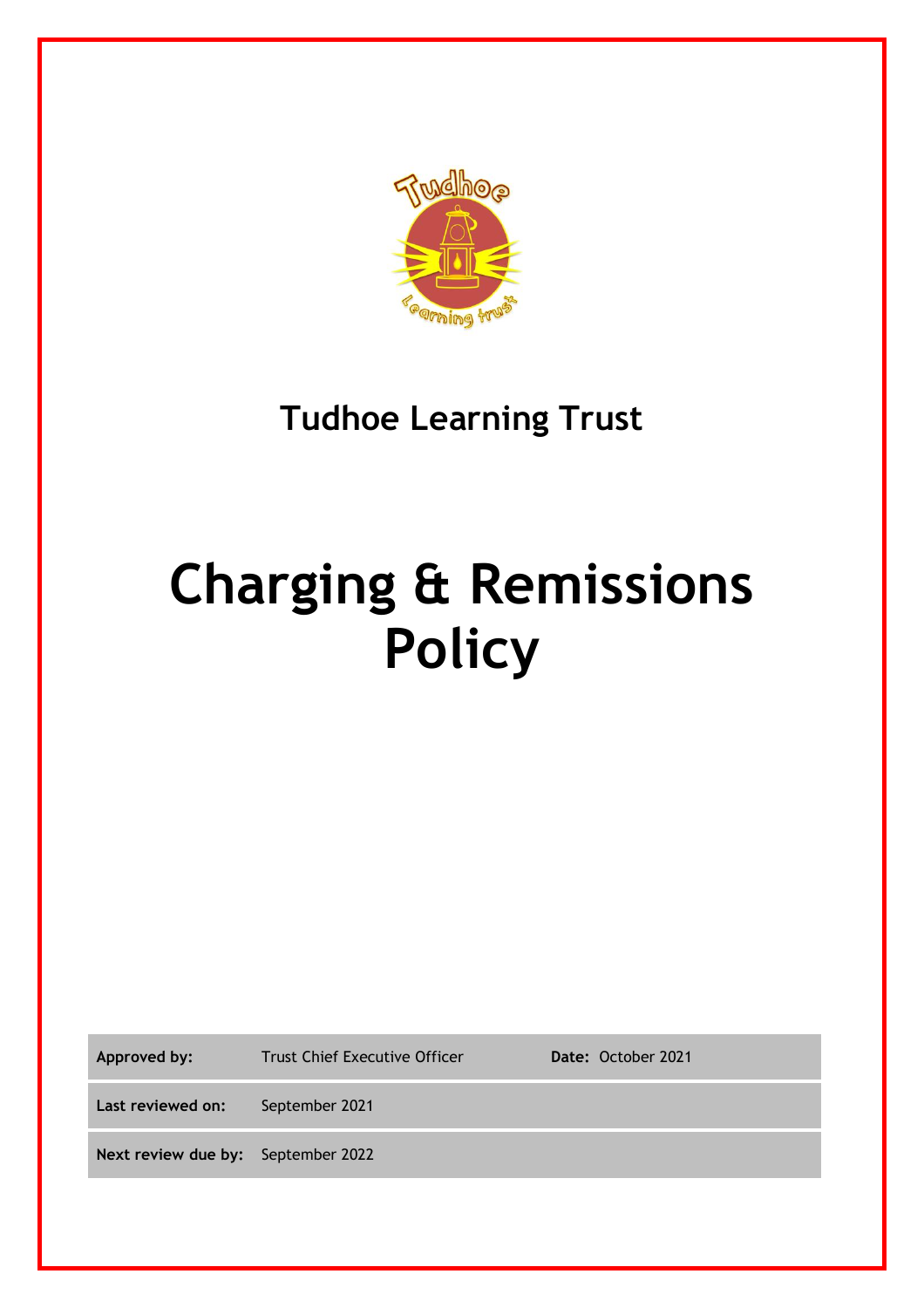# **Contents**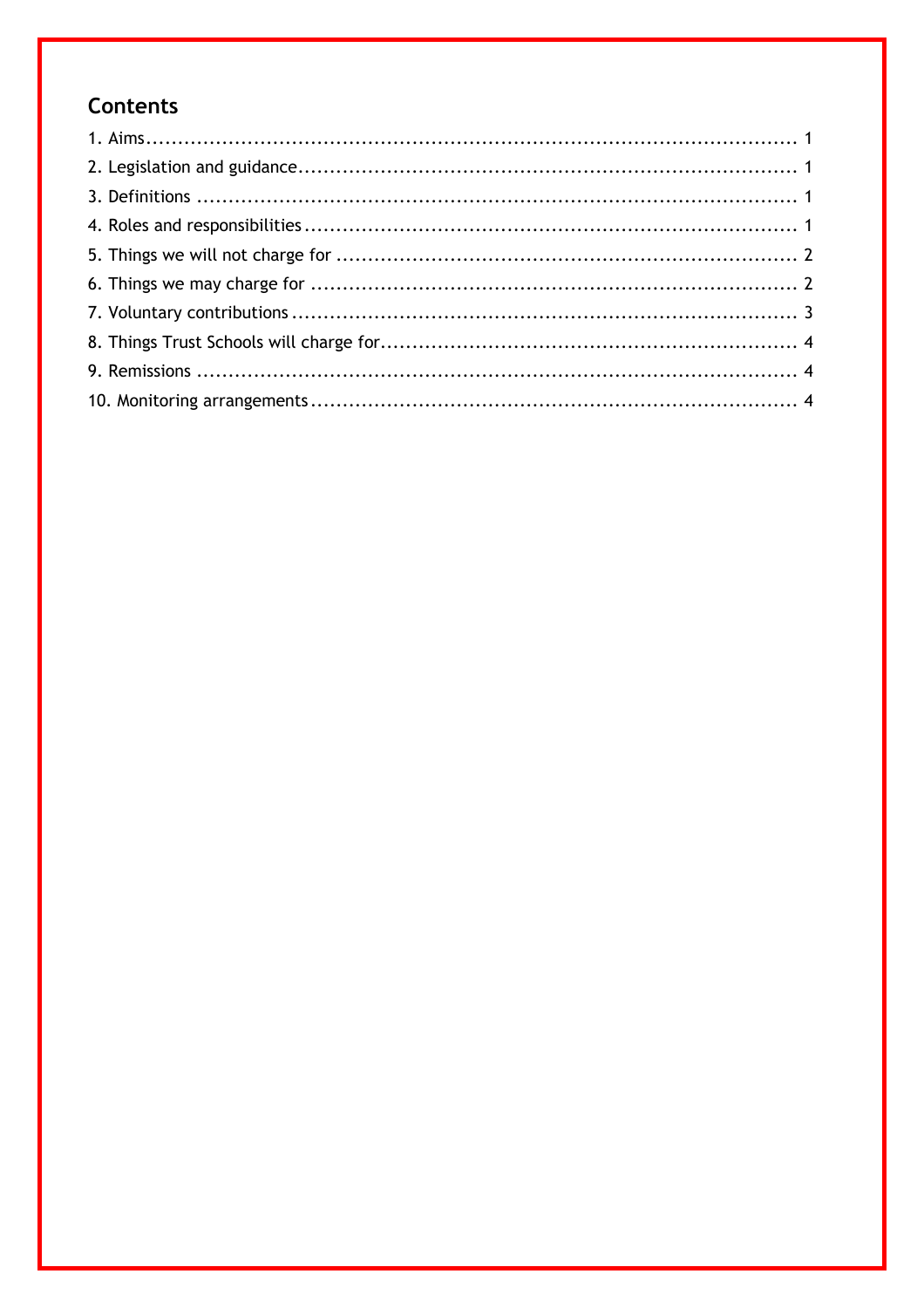# **1. Aims**

Our Trust aims to:

- Have robust, clear processes in place for charging and remissions
- Clearly set out the types of activity that can be charged for and when charges will be made
- Follow guidance set out in the Department for Education publication

# **2. Legislation and guidance**

This policy is based on advice from the Department for Education (DfE) on charging for school [activities](https://www.gov.uk/government/publications/charging-for-school-activities) and [the Education Act 1996,](http://www.legislation.gov.uk/ukpga/1996/56/part/VI/chapter/III) sections 449-462 of which set out the law on charging for school activities in England. Academies are required to comply with this Act through their funding agreements. This policy complies with our funding agreement and articles of association.

# **3. Definitions**

- Charge: a fee payable for specifically defined activities
- Remission: the cancellation of a charge which would normally be payable

# **4. Roles and responsibilities**

#### **4.1 The Trust Board of Directors**

The Trust Board of Directors has overall responsibility for approving the charging and remissions policy and for the monitoring of its' implementation, but can delegate this to the Trust Chief Executive Officer, Head Teacher or functional lead officer.

In our Trust, responsibility for approving the charging and remissions policy and for the monitoring of its' implementation has been delegated to the Trust Chief Executive Officer.

#### **4.2 The Head Teacher / Head of School**

The Head Teacher / Head of School is responsible for ensuring staff are familiar with the charging and remissions policy, and that it is being applied consistently.

#### **4.3 Staff**

Our staff are responsible for:

Implementing the charging and remissions policy consistently Notifying the Head Teacher of any specific circumstances which they are unsure about or where they are not certain if the policy applies

The senior leadership team will provide staff with appropriate training in relation to this policy and its implementation.

#### **4.4 Parents**

Parents are expected to notify staff or the Head Teacher of any concerns or queries regarding the charging and remissions policy.

# **5. Things we will not charge for**

#### **5.1 Education**

Admission applications

Education provided during school hours (including the supply of any materials, books, instruments or other equipment)

Education provided outside school hours if it is part of:

o The national curriculum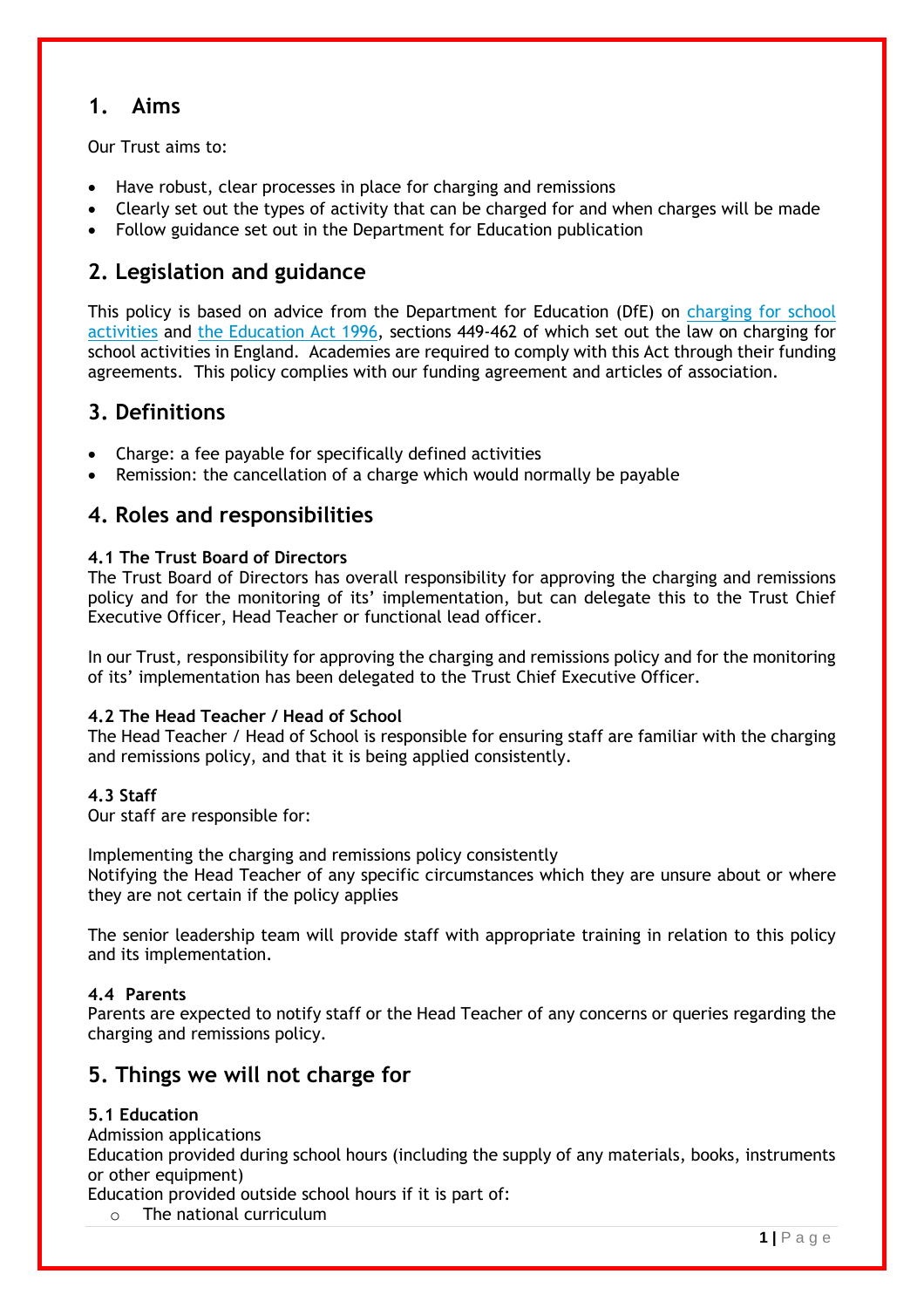- $\circ$  A syllabus for a prescribed public examination that the pupil is being prepared for at the school
- o Religious education

Instrumental or vocal tuition, for pupils learning individually or in groups, unless the tuition is provided at the request of the pupil's parent

Entry for a prescribed public examination if the pupil has been prepared for it at the school Examination re-sit(s) if the pupil is being prepared for the re-sit(s) at the school

#### **5.2 Transport**

Transporting registered pupils to or from the school premises, where the local authority has a statutory obligation to provide transport

Transporting registered pupils to other premises where the Trust or local authority has arranged for pupils to be educated

Transport that enables a pupil to meet an examination requirement when he or she has been prepared for that examination at the school

Transport provided in connection with an educational visit

#### **5.3 Residential visits**

Education provided on any visit that takes place during school hours

Education provided on any visit that takes place outside school hours if it is part of:

- o The national curriculum
- $\circ$  A syllabus for a prescribed public examination that the pupil is being prepared for at the school
- o Religious education
- Supply teachers to cover for those teachers who are absent from school accompanying pupils on a residential visit

# **6. Things we may charge for**

#### **6.1 Education**

Any materials, books, instruments or equipment, where the child's parent wishes him or her to own them

Optional extras (see below) Music and vocal tuition, in limited circumstances Certain early years provision Community facilities

#### **6.2 Optional extras**

We are able to charge for activities known as 'optional extras'. In these cases, the school can charge for providing materials, books, instruments or equipment. The following are optional extras:

Education provided outside of school time that is not part of:

- o The national curriculum
- $\circ$  A syllabus for a prescribed public examination that the pupil is being prepared for at the school
- o Religious education

Examination entry fee(s) if the registered pupil has not been prepared for the examination(s) at the school

Transport (other than transport that is required to take the pupil to school or to other premises where the local authority/governing board has arranged for the pupil to be provided with education)

Board and lodging for a pupil on a residential visit

Extended day services offered to pupils (such as breakfast clubs, after-school clubs, tea and supervised homework sessions)

When calculating the cost of optional extras, an amount may be included in relation to: Any materials, books, instruments or equipment provided in connection with the optional extra The cost of buildings and accommodation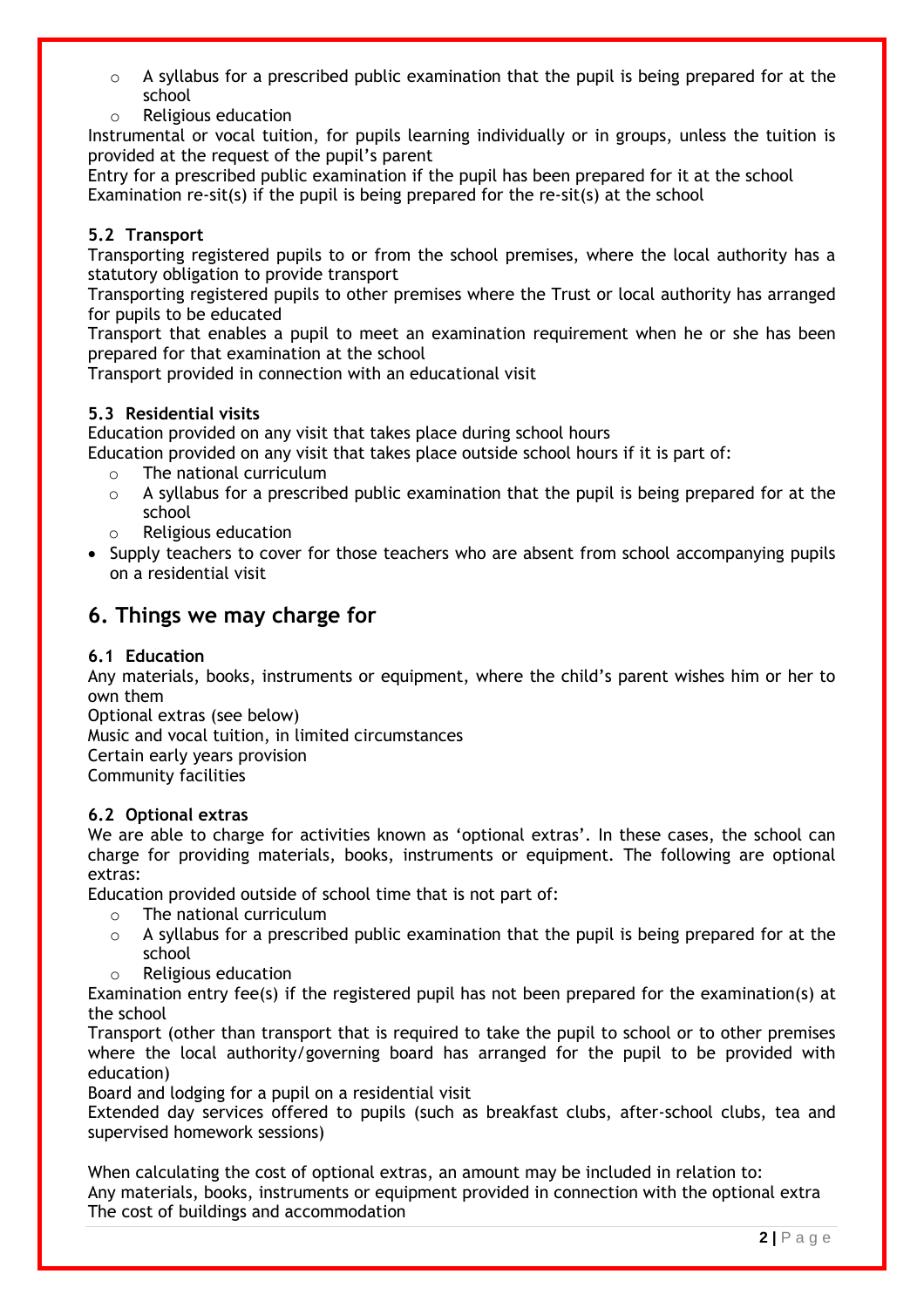#### Non-teaching staff

Teaching staff engaged under contracts for services purely to provide an optional extra (including supply teachers engaged specifically to provide the optional extra)

The cost, or an appropriate proportion of the costs, for teaching staff employed to provide tuition in playing a musical instrument, or vocal tuition, where the tuition is an optional extra

Any charge made in respect of individual pupils will not be greater than the actual cost of providing the optional extra activity, divided equally by the number of pupils participating.

Any charge will not include an element of subsidy for any other pupils who wish to take part in the activity but whose parents are unwilling or unable to pay the full charge.

In cases where a small proportion of the activity takes place during school hours, the charge cannot include the cost of alternative provision for those pupils who do not wish to participate.

Parental agreement is necessary for the provision of an optional extra which is to be charged for.

#### **6.3 Music tuition**

We may charge for vocal or instrumental tuition provided either individually or to groups of pupils, provided that the tuition is provided at the request of the pupil's parent.

Charges may not exceed the cost of the provision, including the cost of the staff giving the tuition. Charges cannot be made:

If the teaching is an essential part of the national curriculum

If the teaching is provided under the first access to the Key Stage 2 instrumental and vocal tuition programme

For a pupil who is looked after by a local authority

#### **6.4 Residential visits**

We may charge for board and lodging on residential visits, but the charge will not exceed the actual cost.

# **7. Voluntary contributions**

As an exception to the requirements set out in section 5 of this policy, the Trust is able to ask for voluntary contributions from parents to fund activities during school hours which would not otherwise be possible.

Some activities for which the Trust may ask parents for voluntary contributions include:

- School trips
- Sporting events, activities or competitions
- Musical or theatrical performances
- Seasonal excursions
- Any event that would not otherwise be possible without the support of parents and carers through voluntary contributions.

#### **\*\*\*Please note\*\*\***

**There is no obligation for parents to make any contribution, and no child will be excluded from an activity if their parents are unwilling or unable to pay**. If the school is unable to raise enough funds for an activity or visit then it will be cancelled.

# **8. Things Trust schools will charge for:**

In the interest of transparency and clarification our schools will charge for:

- Breakfast Clubs
- Tea Time Clubs
- After school activities such as arts or sports clubs